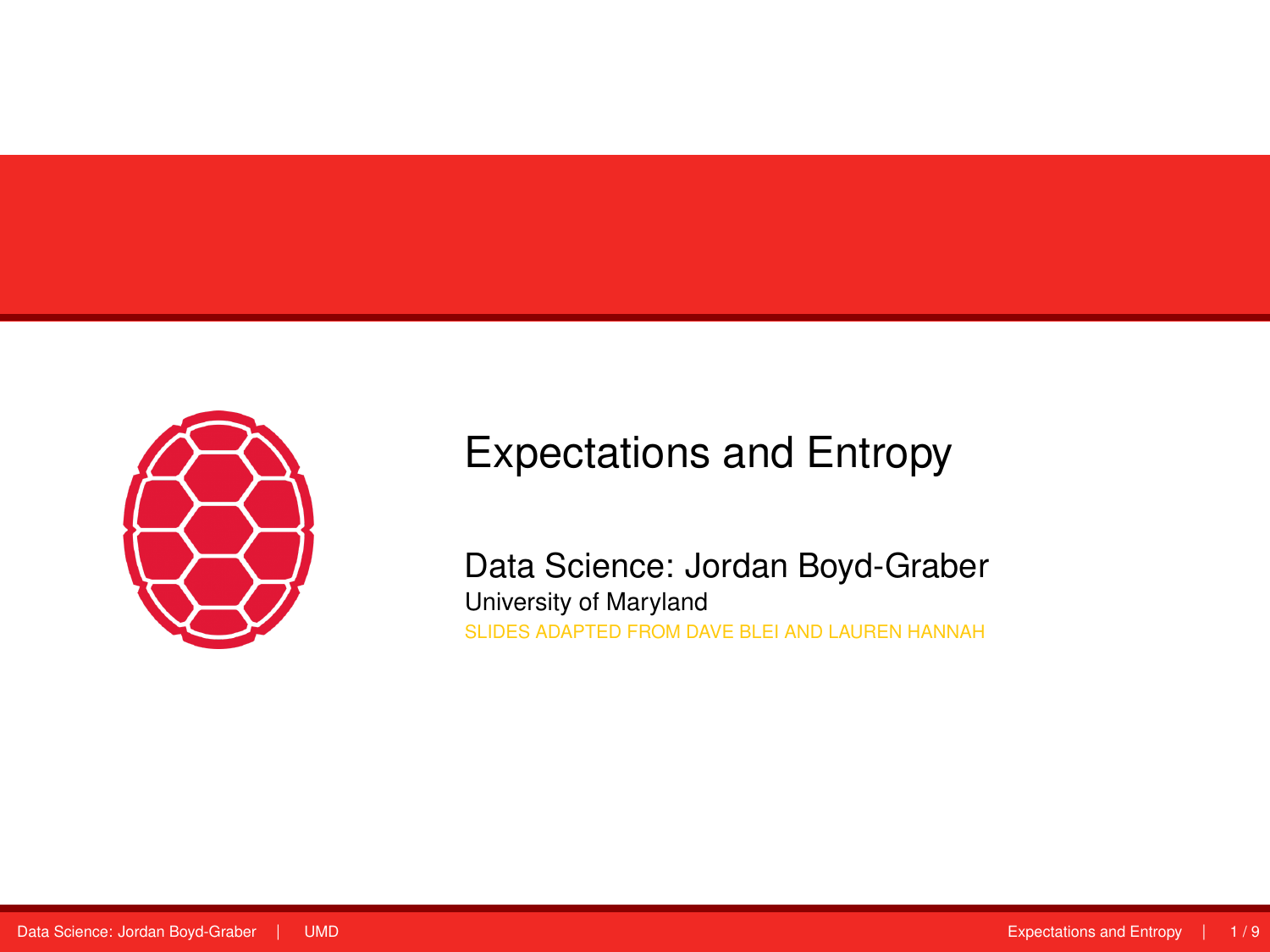## **Expectation**

An *expectation* of a random variable is a weighted average:

$$
E[f(X)] = \sum_{x} f(x) p(x)
$$
 (discrete)  

$$
= \int_{-\infty}^{\infty} f(x) p(x) dx
$$
 (continuous)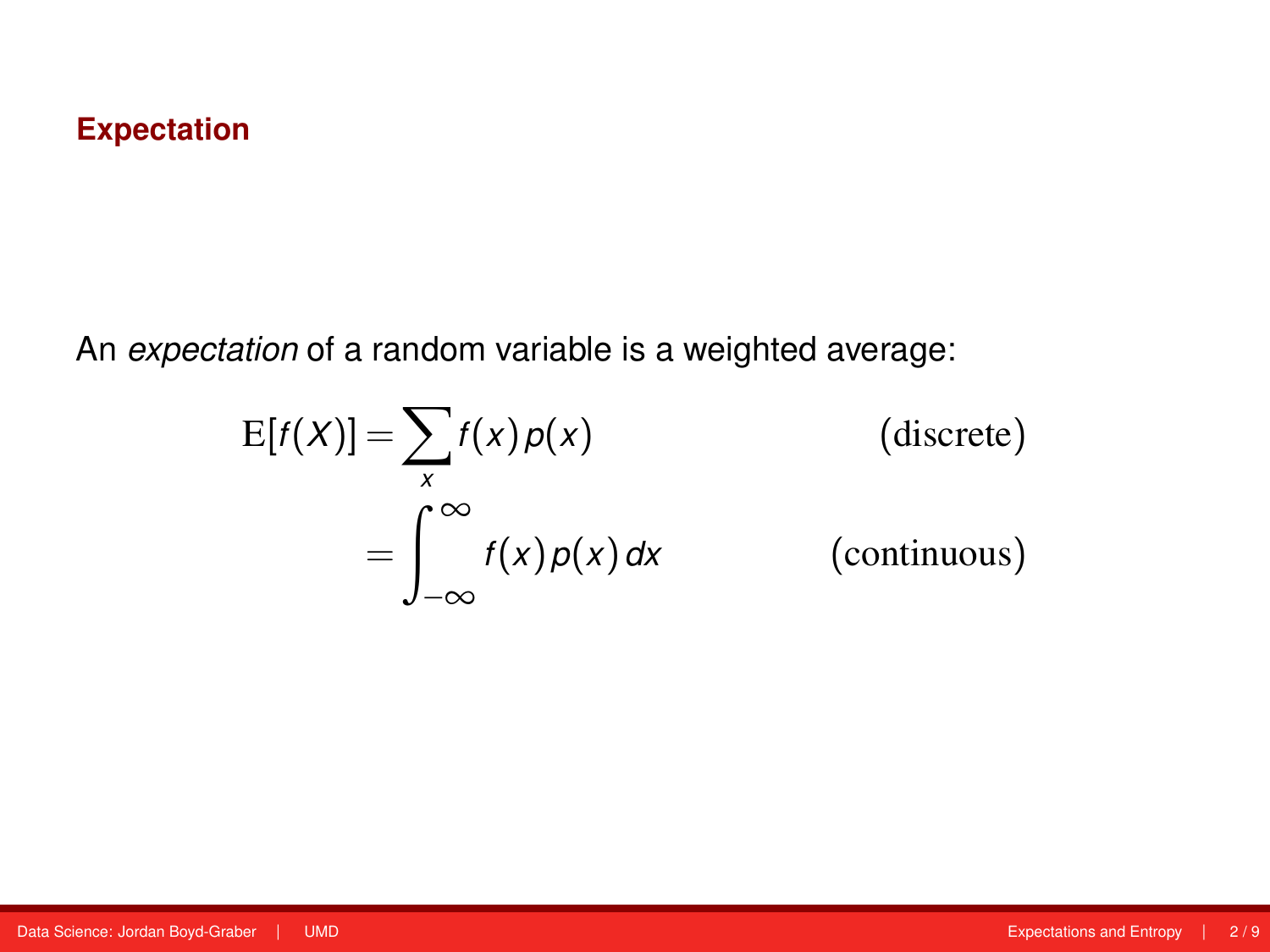## **Expectation**

Expectations of constants or known values:

$$
\bullet \ \mathbf{E}[a] = a
$$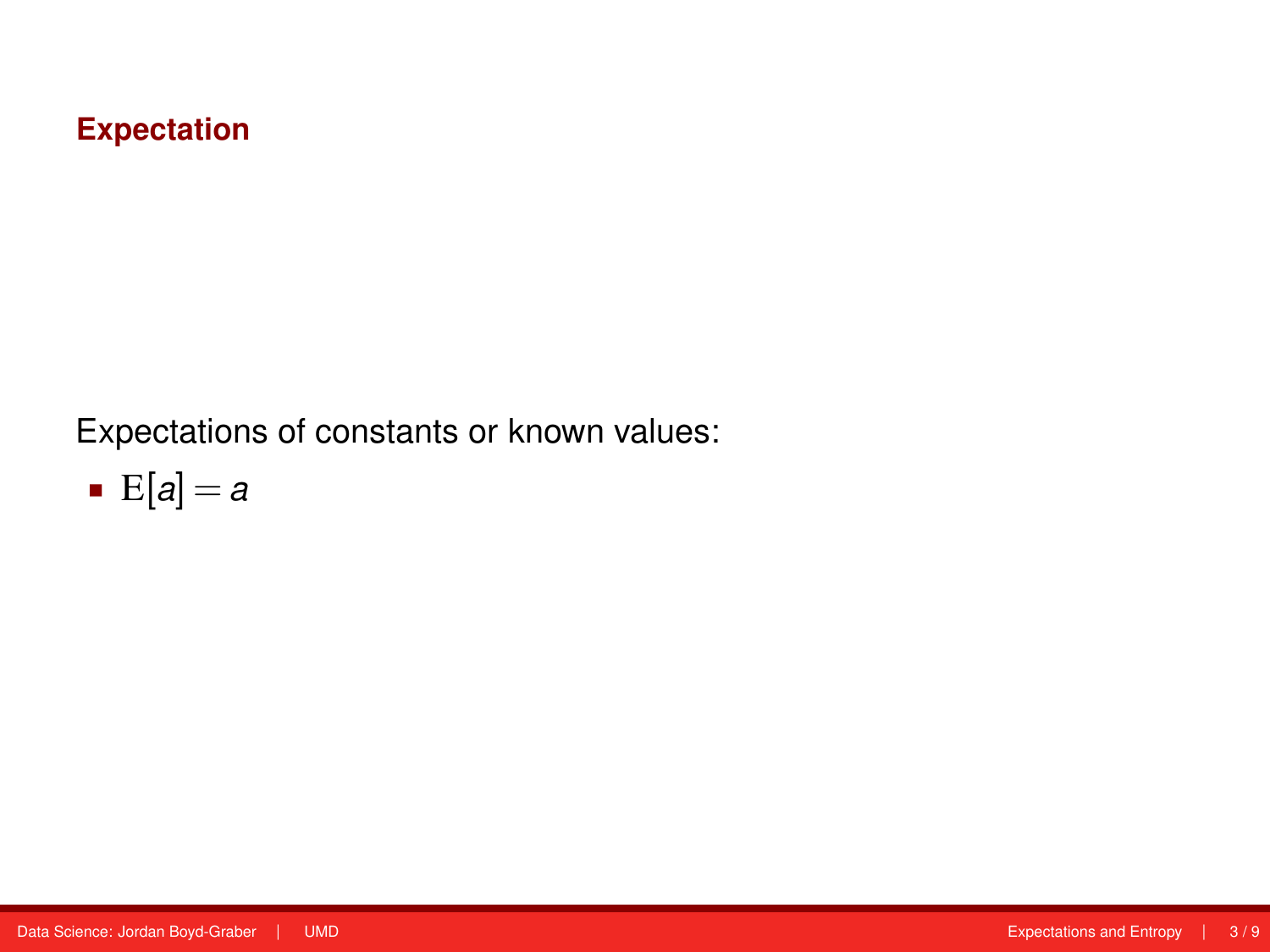# **Expectation Intuition**

- $\mathbb{E}[x]$  is most common expectation
- Average outcome (might not be an event: 2.4 children)
- Center of mass

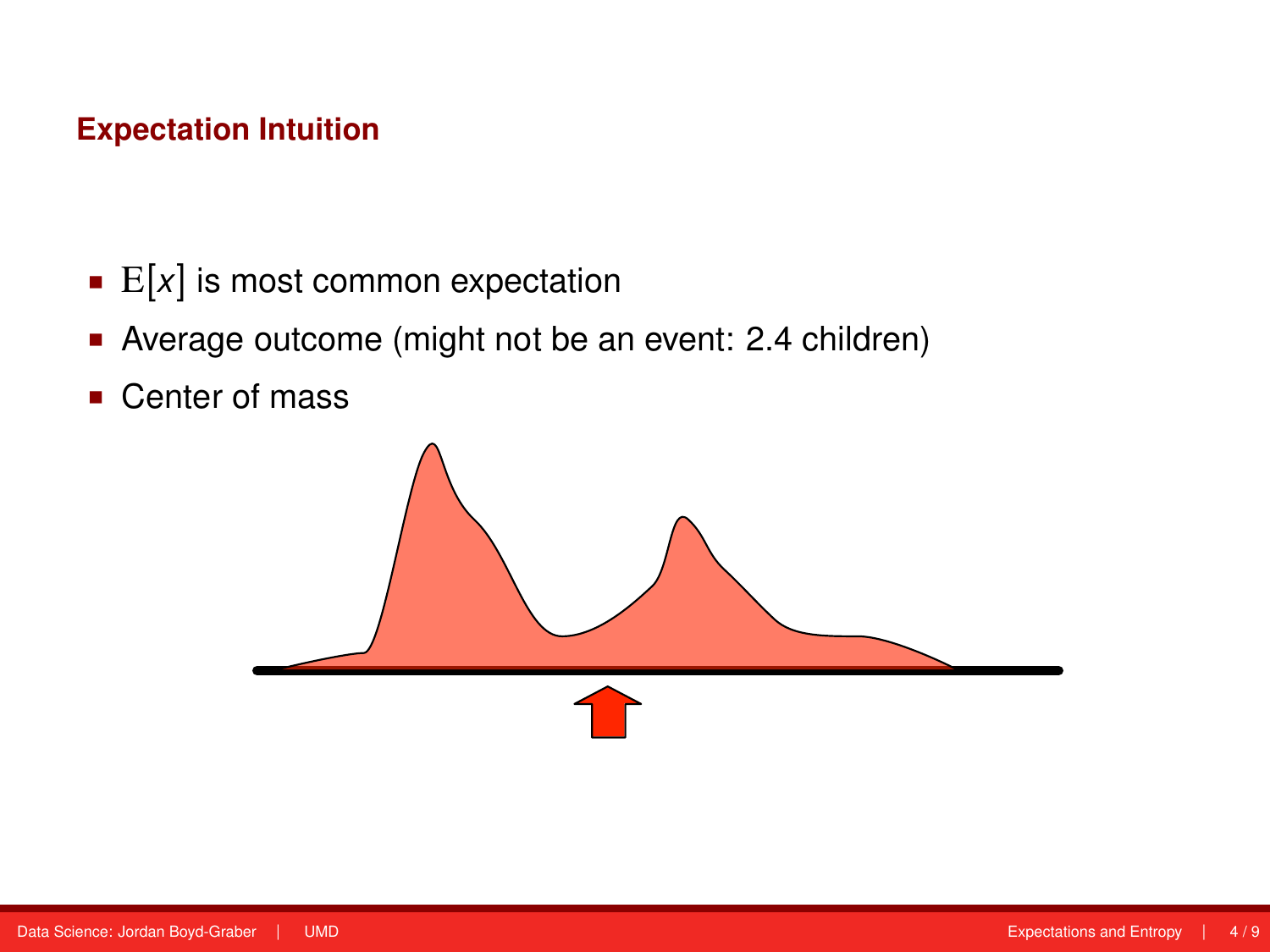What is the expectation of the roll of die?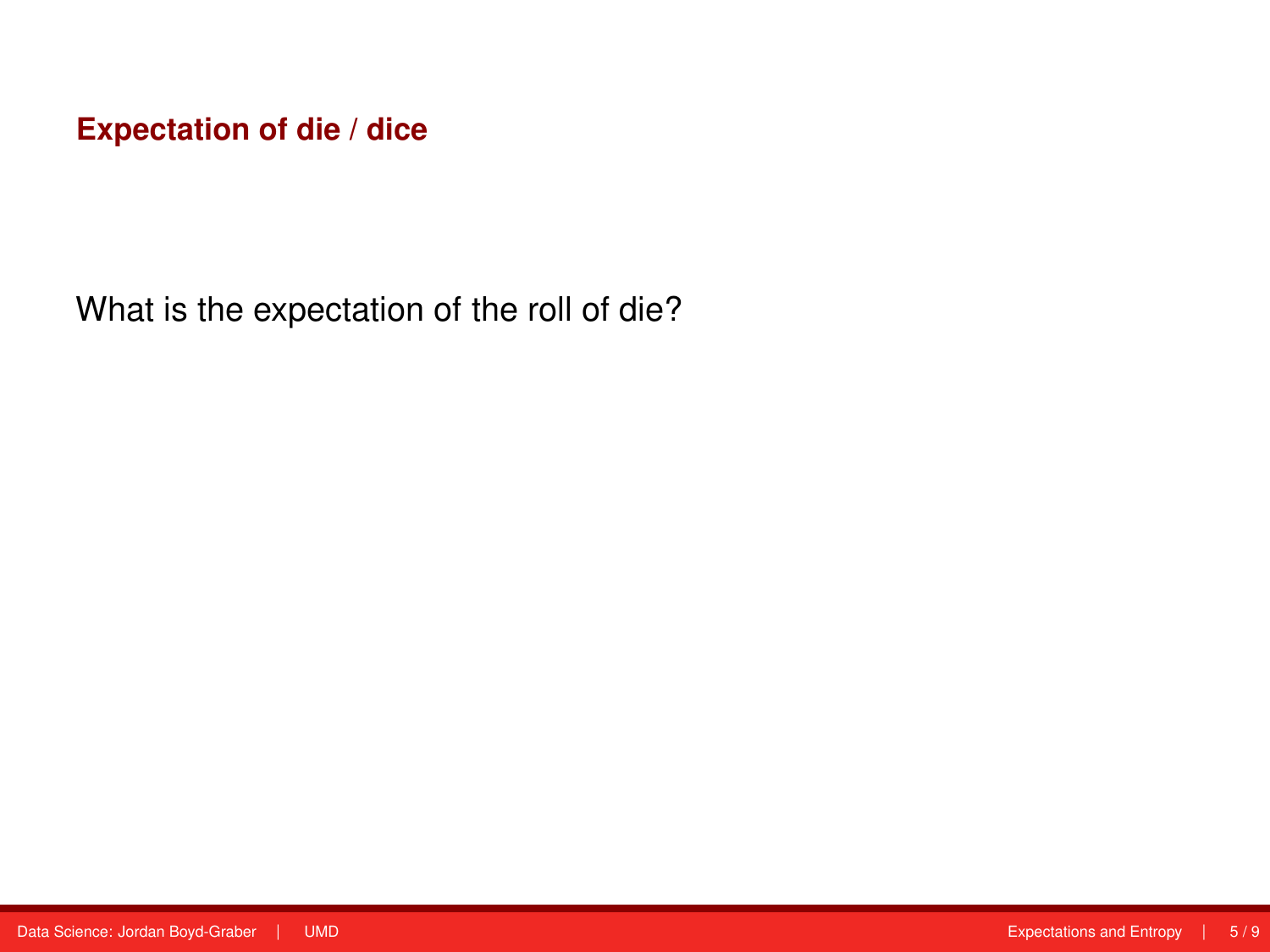What is the expectation of the roll of die?

# One die

$$
1\cdot \tfrac{1}{6} + 2\cdot \tfrac{1}{6} + 3\cdot \tfrac{1}{6} + 4\cdot \tfrac{1}{6} + 5\cdot \tfrac{1}{6} + 6\cdot \tfrac{1}{6} =
$$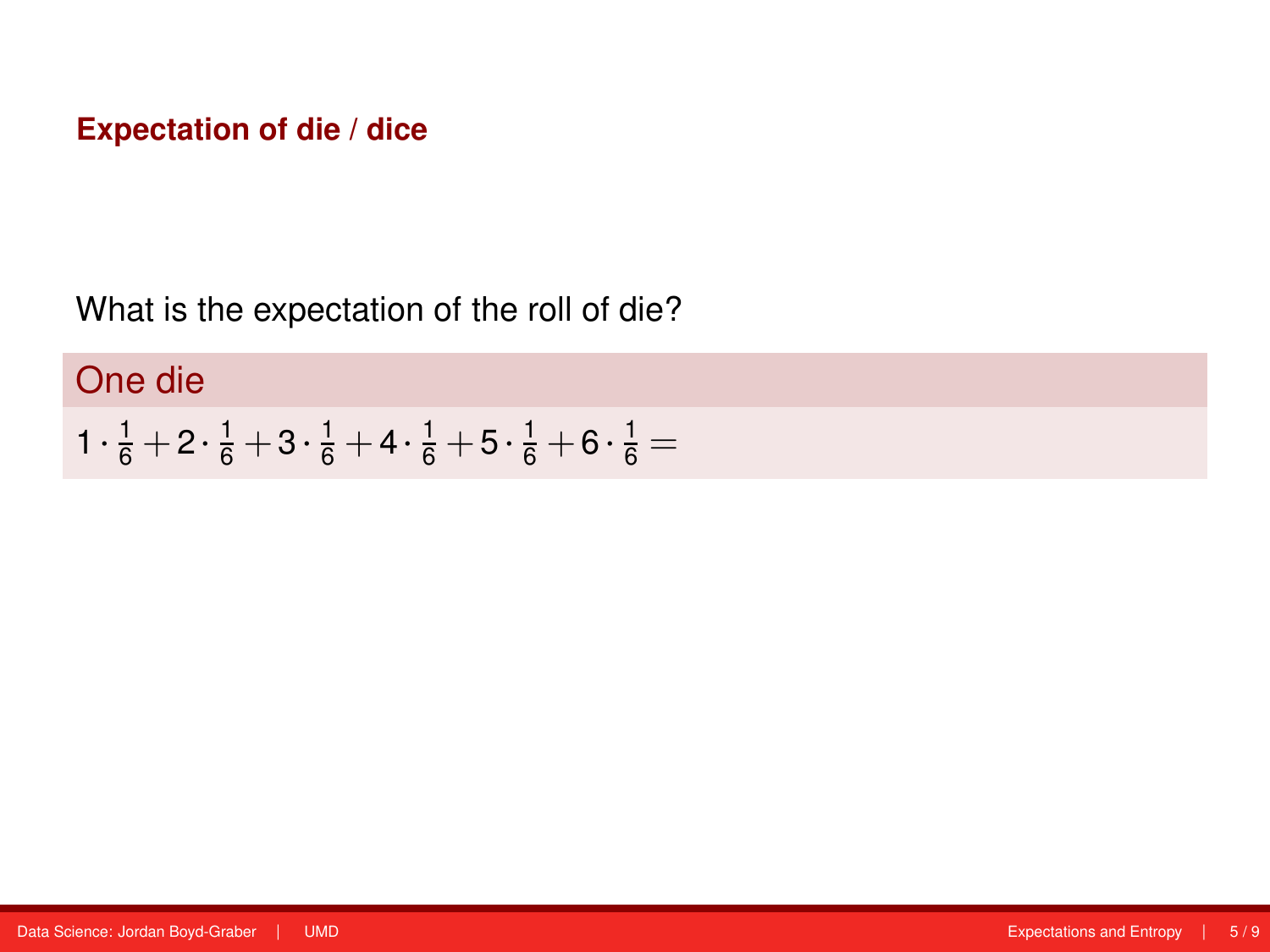What is the expectation of the roll of die?

# One die

$$
1\cdot \tfrac{1}{6} + 2\cdot \tfrac{1}{6} + 3\cdot \tfrac{1}{6} + 4\cdot \tfrac{1}{6} + 5\cdot \tfrac{1}{6} + 6\cdot \tfrac{1}{6} = 3.5
$$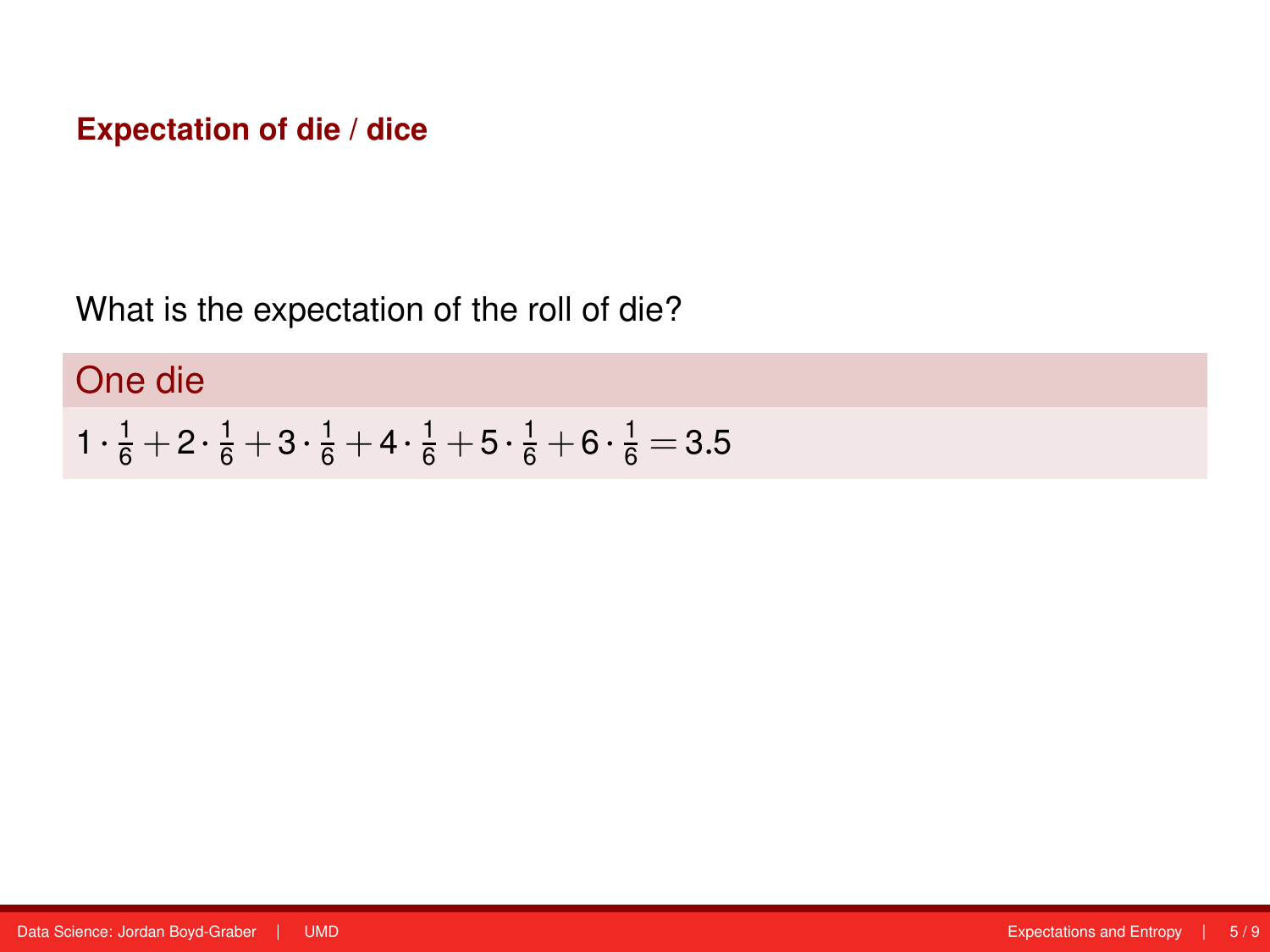What is the expectation of the roll of die?

One die

$$
1\cdot \tfrac{1}{6} + 2\cdot \tfrac{1}{6} + 3\cdot \tfrac{1}{6} + 4\cdot \tfrac{1}{6} + 5\cdot \tfrac{1}{6} + 6\cdot \tfrac{1}{6} = 3.5
$$

What is the expectation of the sum of two dice?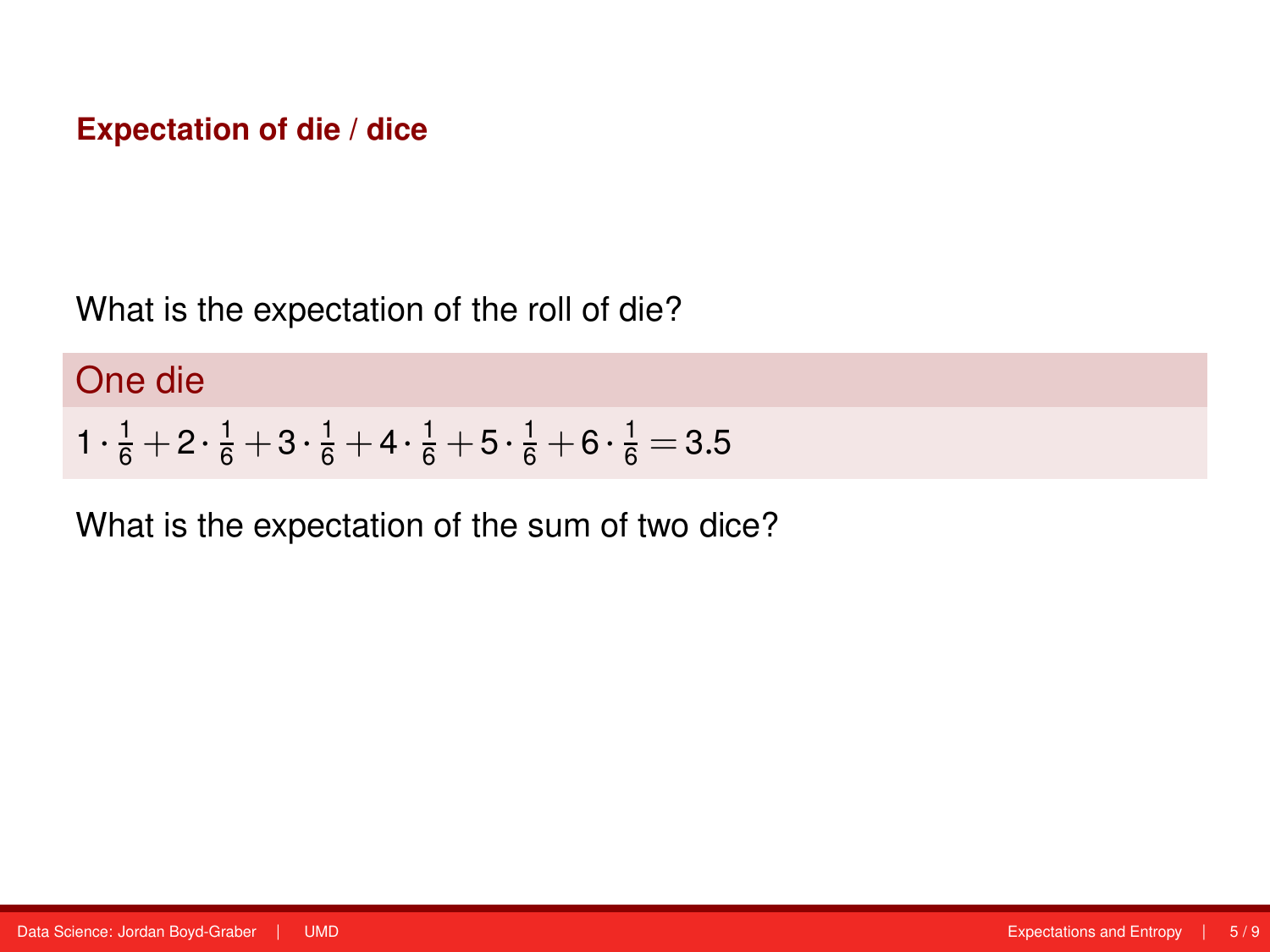What is the expectation of the roll of die?

# One die

$$
1\cdot \tfrac{1}{6} + 2\cdot \tfrac{1}{6} + 3\cdot \tfrac{1}{6} + 4\cdot \tfrac{1}{6} + 5\cdot \tfrac{1}{6} + 6\cdot \tfrac{1}{6} = 3.5
$$

What is the expectation of the sum of two dice?

Two die  $2 \cdot \frac{1}{36} + 3 \cdot \frac{2}{36} + 4 \cdot \frac{3}{36} + 5 \cdot \frac{4}{36} + 6 \cdot \frac{5}{36} + 7 \cdot \frac{6}{36} + 8 \cdot \frac{5}{36} + 9 \cdot \frac{4}{36} + 10 \cdot \frac{3}{36} + 11 \cdot \frac{2}{36} + 12 \cdot \frac{1}{36} =$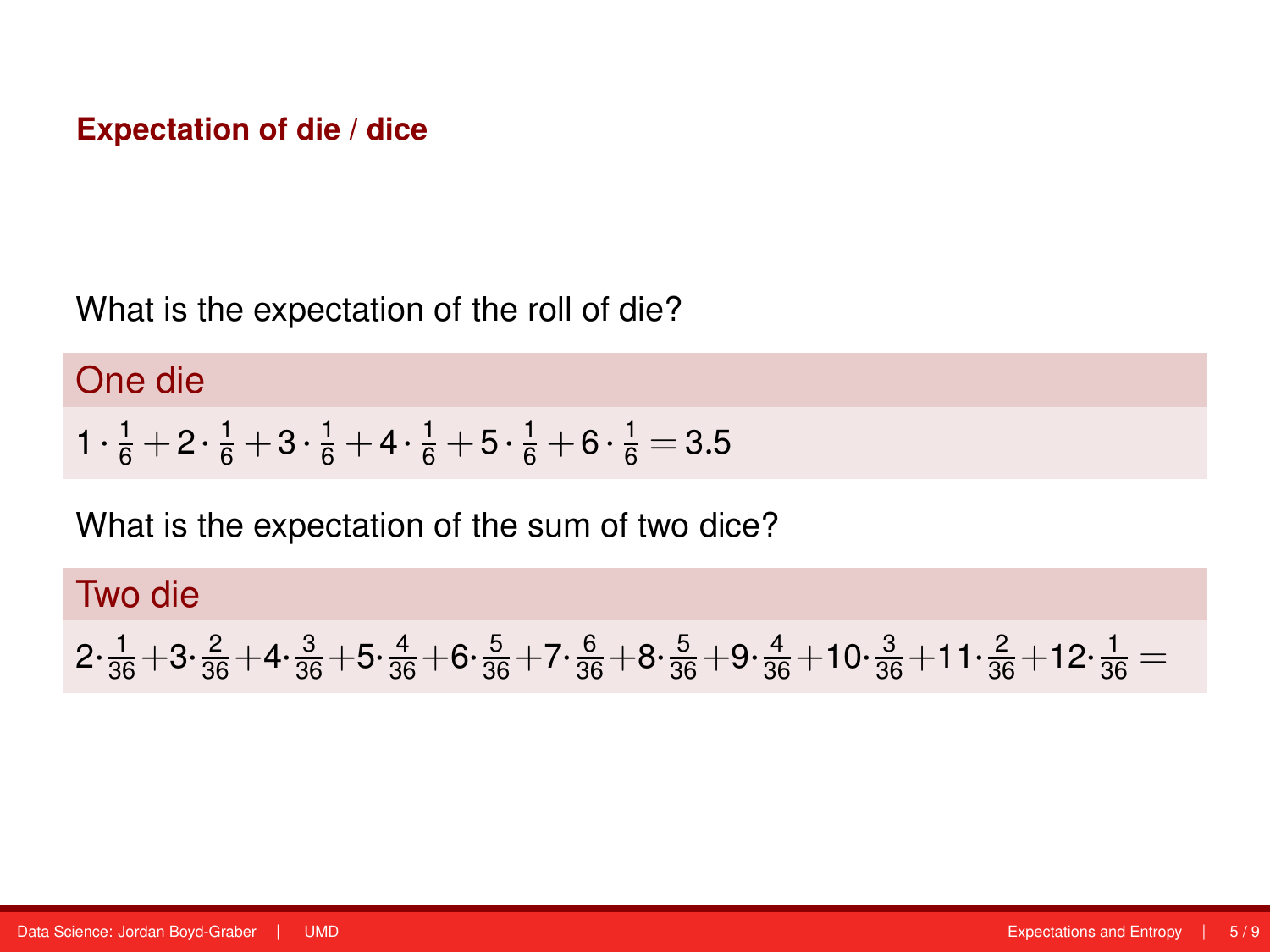What is the expectation of the roll of die?

# One die

$$
1\cdot \tfrac{1}{6} + 2\cdot \tfrac{1}{6} + 3\cdot \tfrac{1}{6} + 4\cdot \tfrac{1}{6} + 5\cdot \tfrac{1}{6} + 6\cdot \tfrac{1}{6} = 3.5
$$

What is the expectation of the sum of two dice?

Two die  $2 \cdot \frac{1}{36} + 3 \cdot \frac{2}{36} + 4 \cdot \frac{3}{36} + 5 \cdot \frac{4}{36} + 6 \cdot \frac{5}{36} + 7 \cdot \frac{6}{36} + 8 \cdot \frac{5}{36} + 9 \cdot \frac{4}{36} + 10 \cdot \frac{3}{36} + 11 \cdot \frac{2}{36} + 12 \cdot \frac{1}{36} = 7$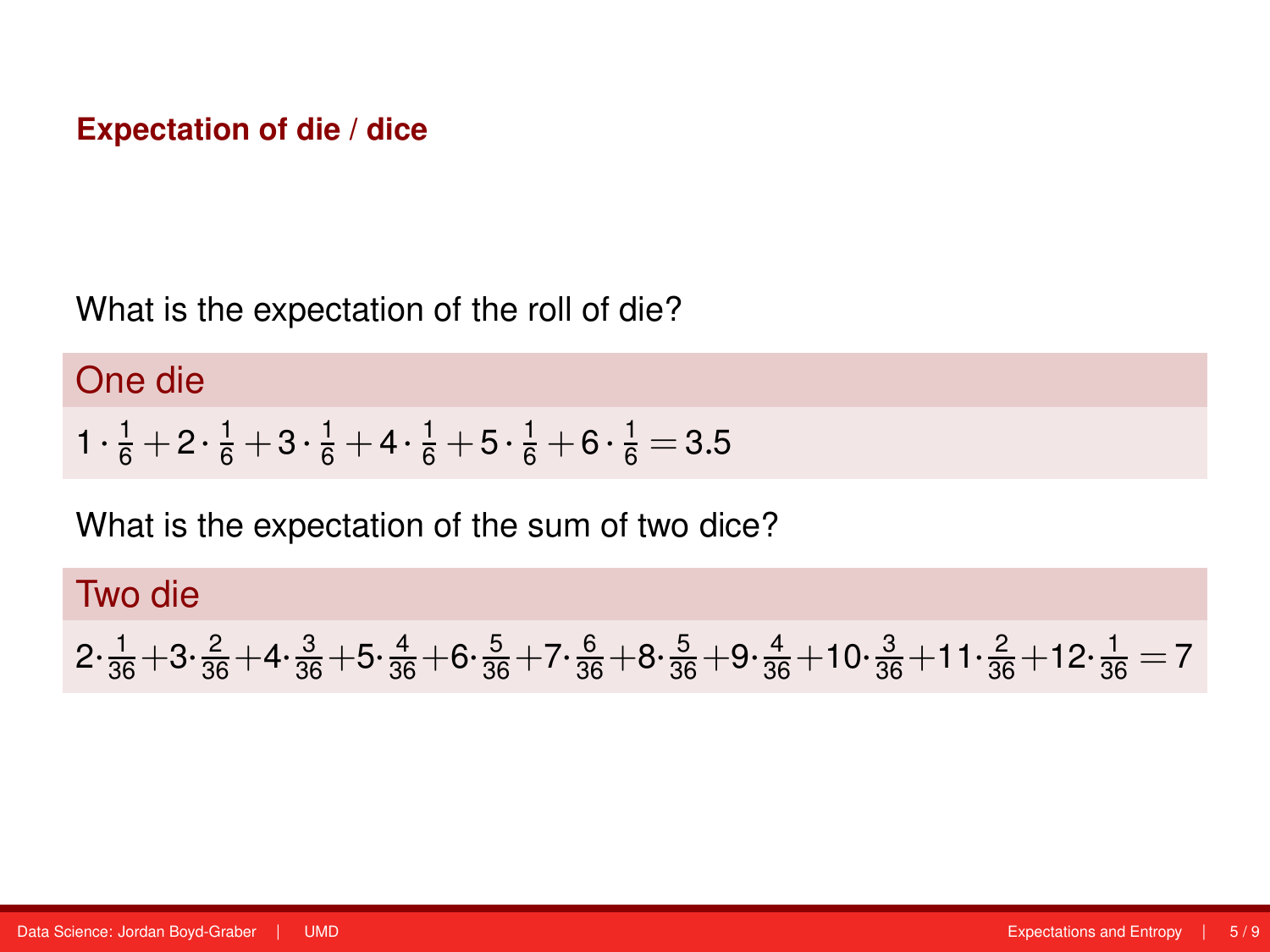# **Entropy**

- Measure of disorder in a system
- In the real world, entroy in a system tends to increase
- Can also be applied to probabilities:
	- $\Box$  Is one (or a few) outcomes certain (low entropy)
	- $\Box$  Are things equiprobable (high entropy)
- In data science
	- We look for features that allow us to reduce entropy (decision trees)
	- □ All else being equal, we seek models that have maximum entropy (Occam's razor)

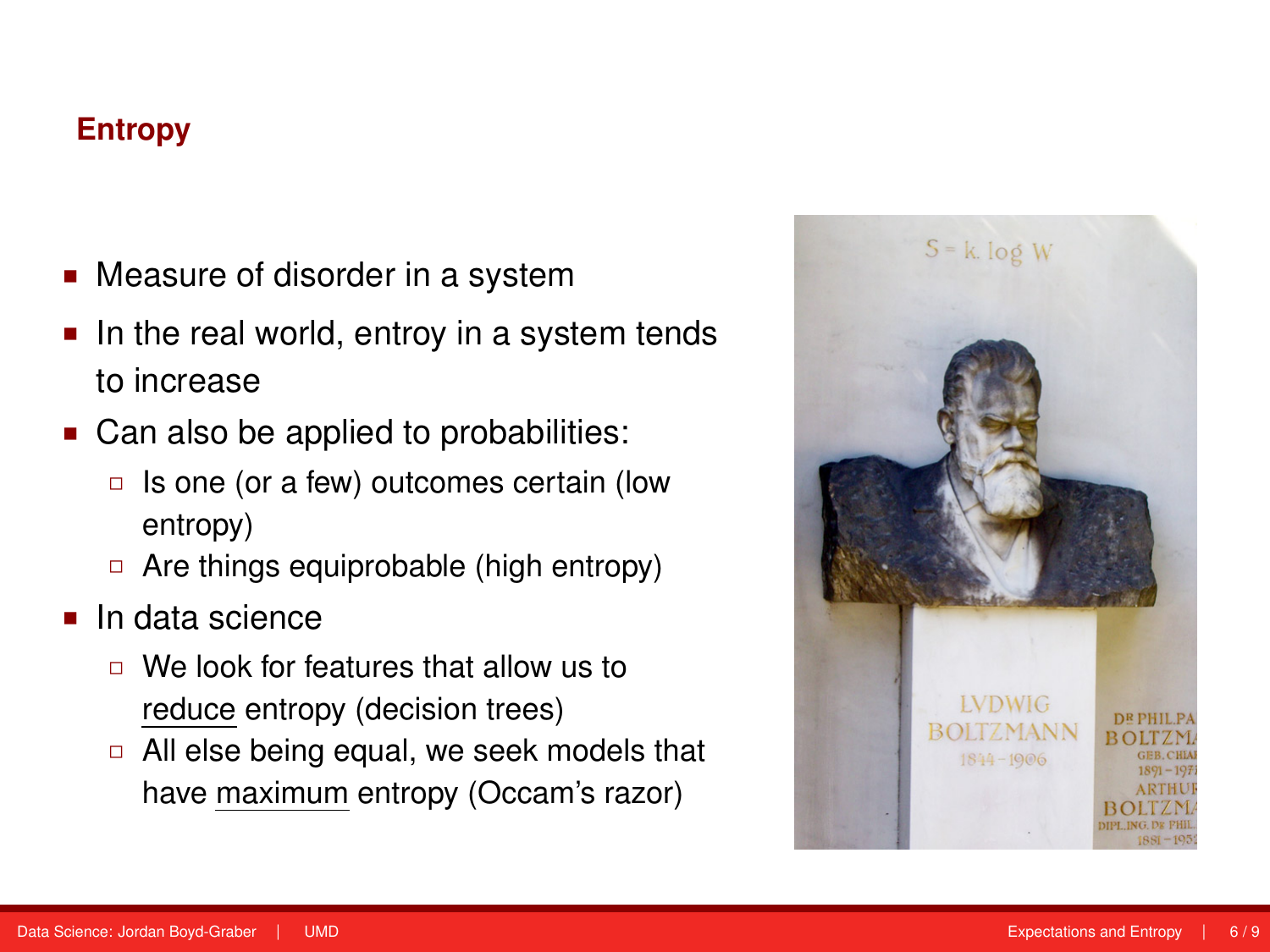# **Aside: Logarithms**



- $lg(x) = b \Leftrightarrow 2^b = x$
- **Makes big numbers small**
- Way to think about them: cutting a carrot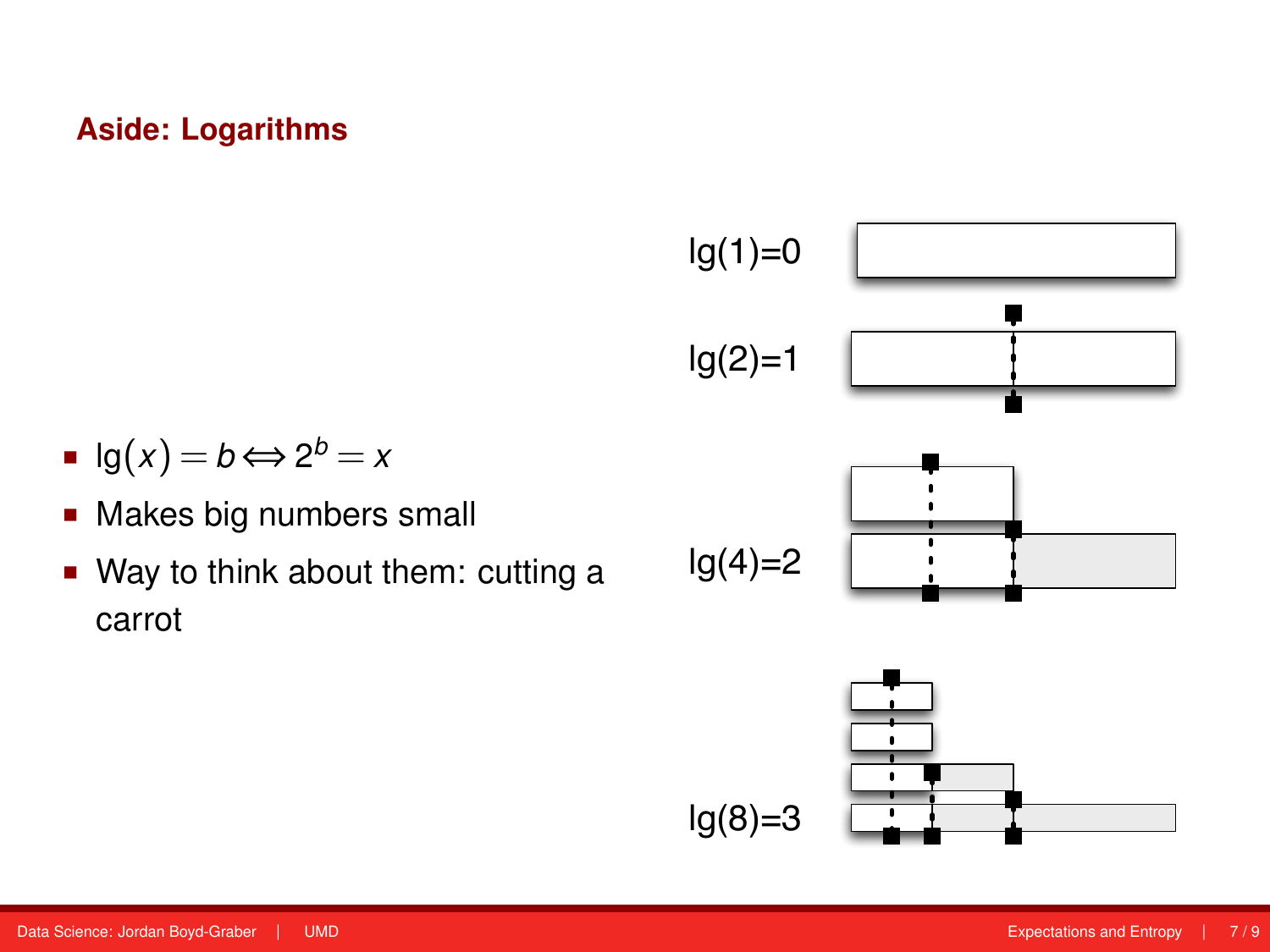### **Aside: Logarithms**



- $lg(x) = b \Leftrightarrow 2^b = x$
- **Makes big numbers small**
- Way to think about them: cutting a carrot
- Negative numbers?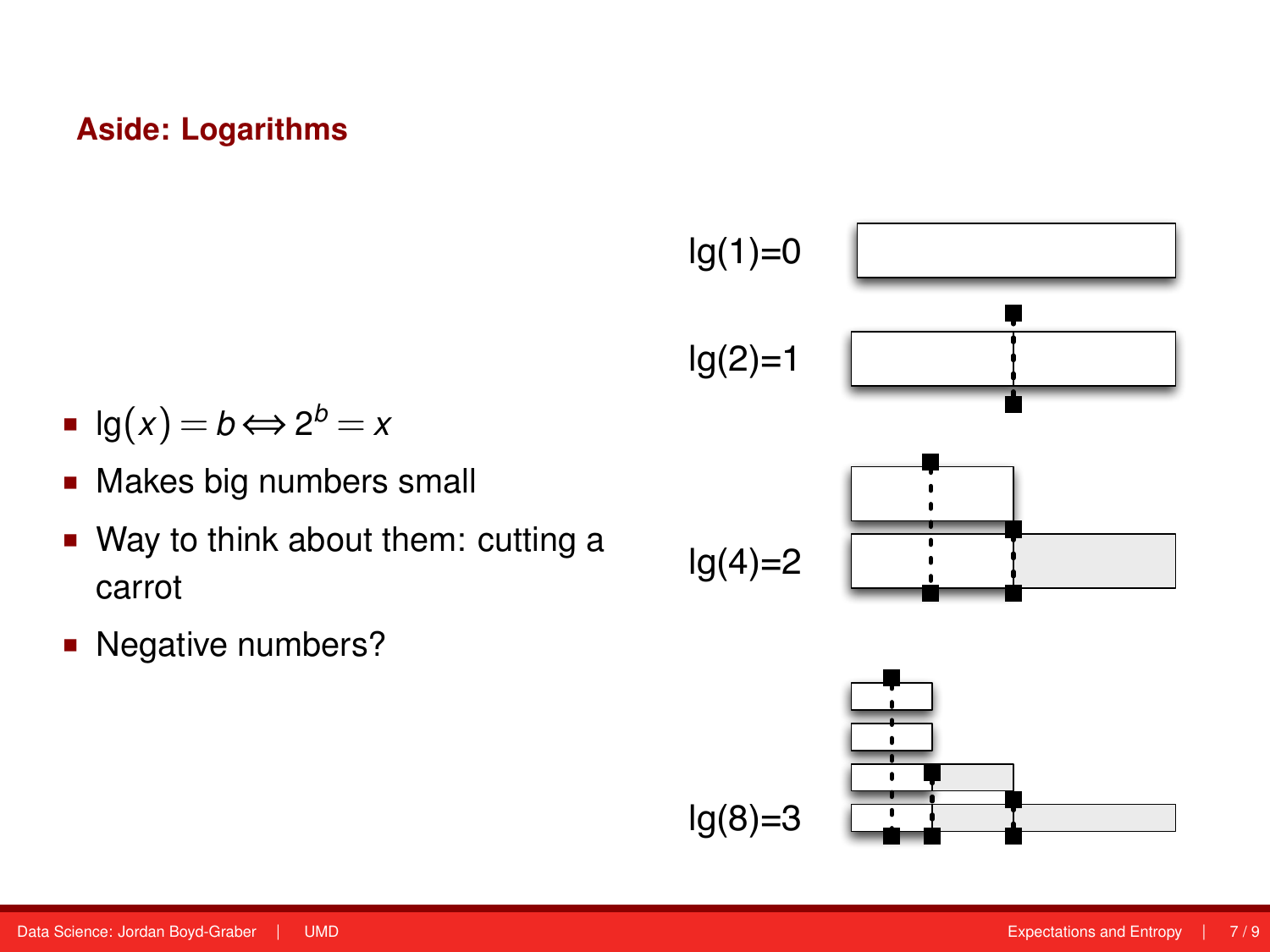### **Aside: Logarithms**



- $lg(x) = b \Leftrightarrow 2^b = x$
- **Makes big numbers small**
- Way to think about them: cutting a carrot
- Negative numbers?
- Non-integers?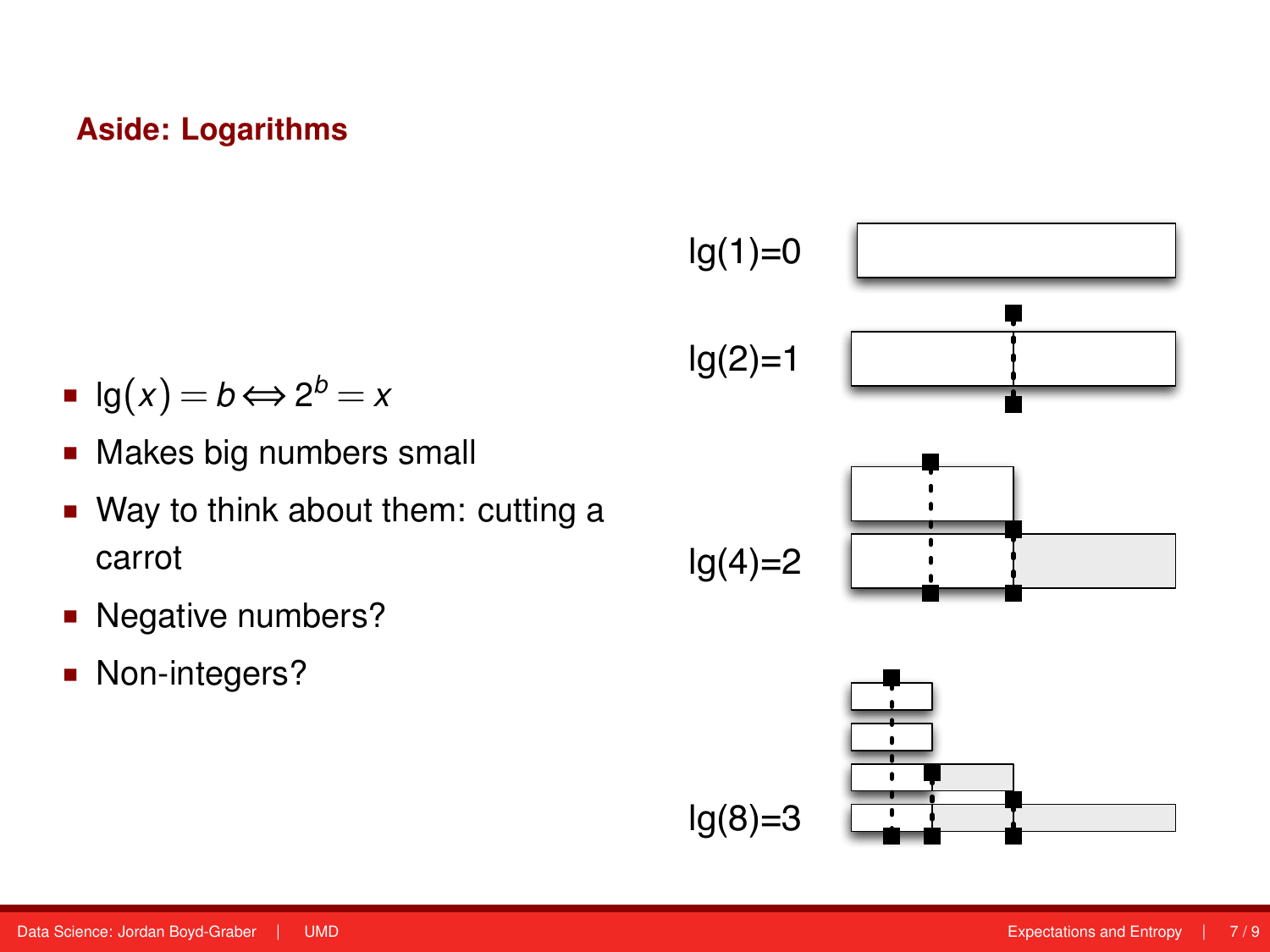# **Entropy**

*Entropy* is a measure of uncertainty that is associated with the distribution of a random variable:

$$
H(X) = -E[lg(p(X))]
$$
  
=  $-\sum_{x} p(x) lg(p(x))$  (discrete)  
=  $-\int_{-\infty}^{\infty} p(x) lg(p(x)) dx$  (continuous)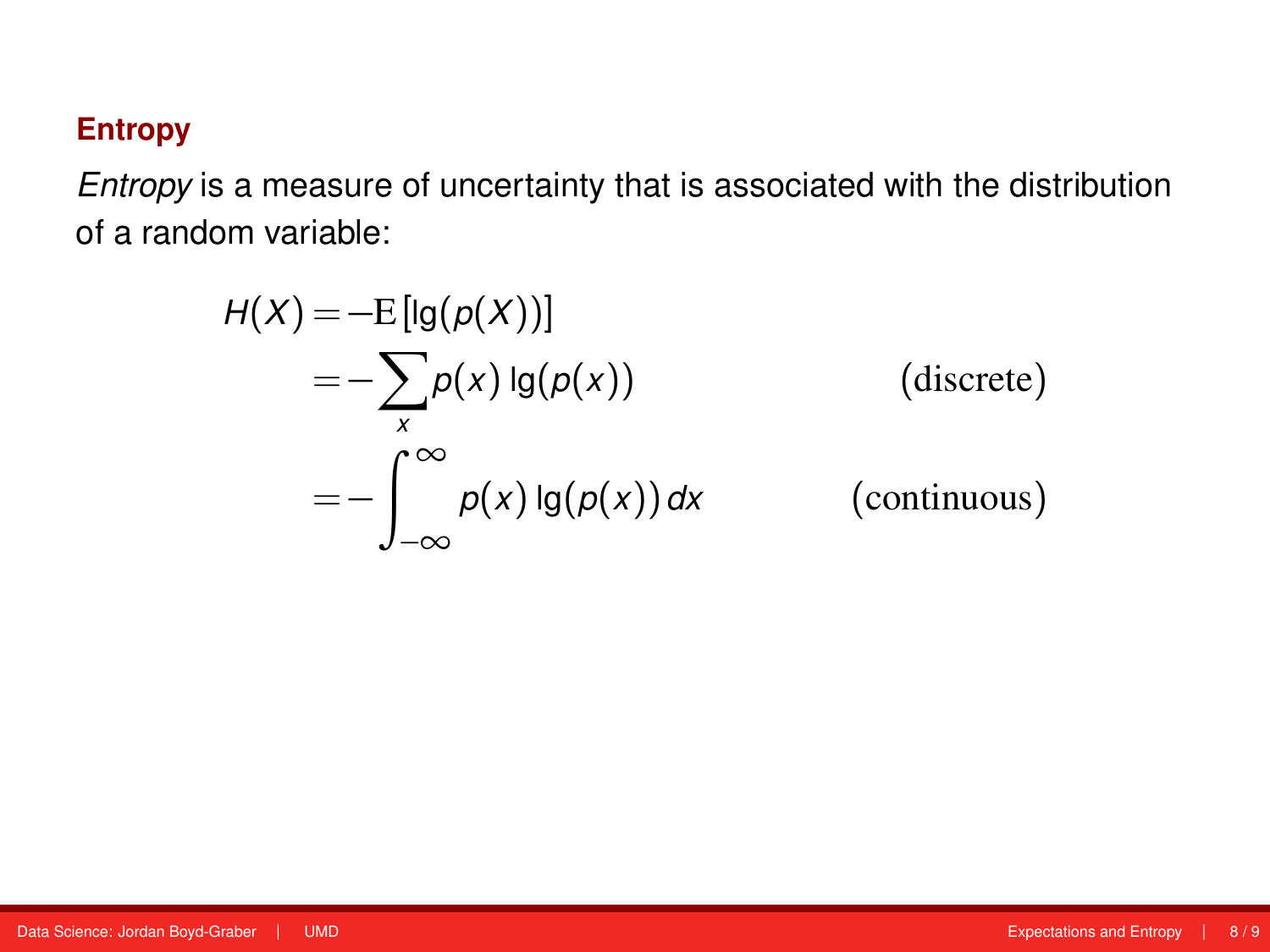### **Entropy**

*Entropy* is a measure of uncertainty that is associated with the distribution of a random variable:

$$
H(X) = -E[lg(p(X))]
$$
  
=  $-\sum_{x} p(x) lg(p(x))$  (discrete)  
=  $-\int_{-\infty}^{\infty} p(x) lg(p(x)) dx$  (continuous)

Does not account for the values of the random variable, only the spread of the distribution.

- $H(X) \geq 0$
- $\blacksquare$  uniform distribution  $=$  highest entropy, point mass  $=$  lowest

Suppose 
$$
P(X = 1) = p
$$
,  $P(X = 0) = 1 - p$  and  
 $P(Y = 100) = p$ ,  $P(Y = 0) = 1 - p$ : X and Y have the same entropy